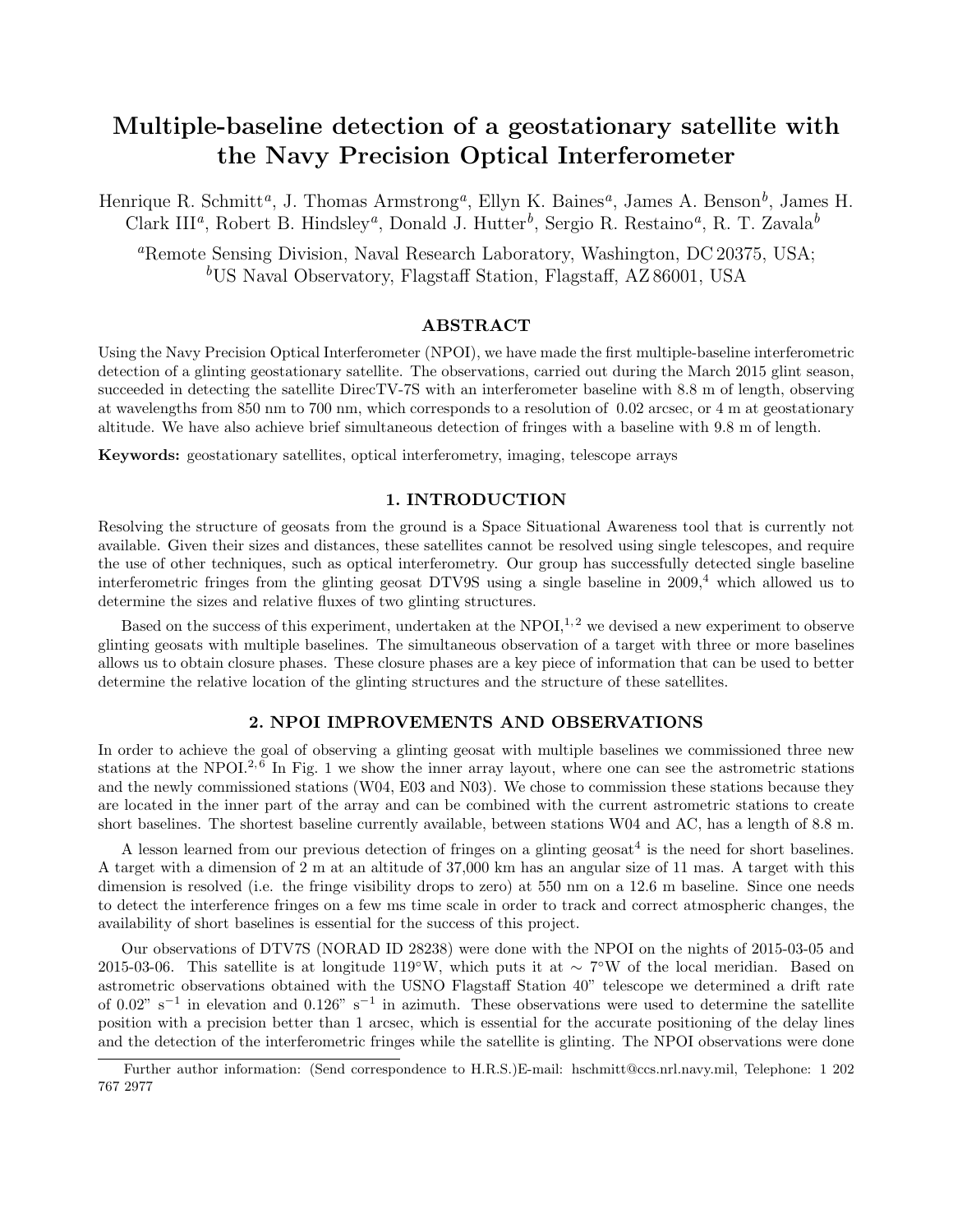

Figure 1. Layout of the inner stations of the NPOI. The black squares show the astrometric stations AW, AC, AE and AN. The black triangles show the new stations, W04, E03 and N03, commissioned for the observation of geosat glints. The black lines show the baselines W04-AC and AC-E03, used to observe DTV7S.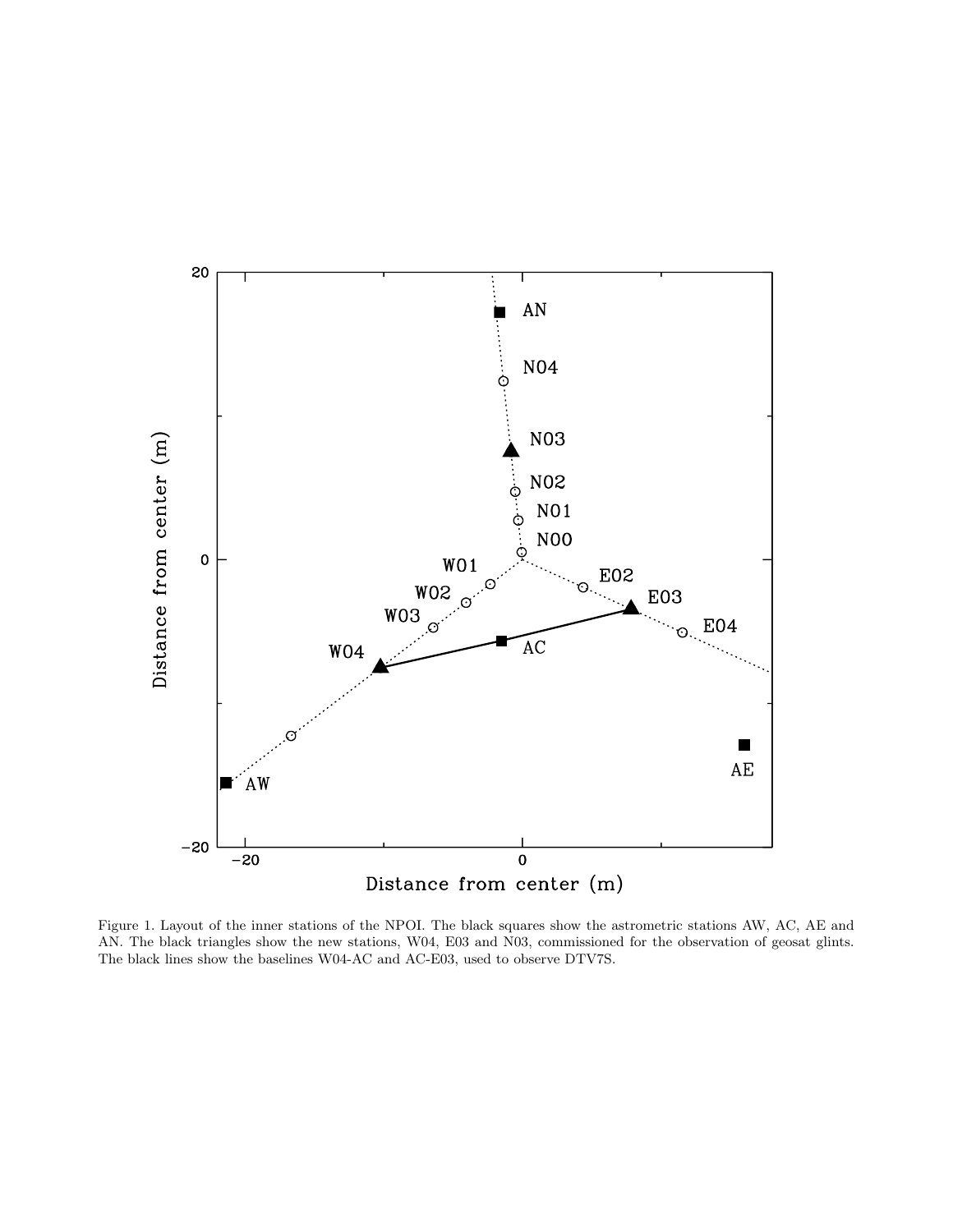

Figure 2. Bias corrected power spectrum of the DTV7S observations recorded in Spectrograph 2, which recorded only the baseline W04-AC. Each line correspods to a different channel, as indicated by the legend on the top right. We show only channels for which there is enough signal. Baseline W04-AC has fringe frequency  $k = 2$ .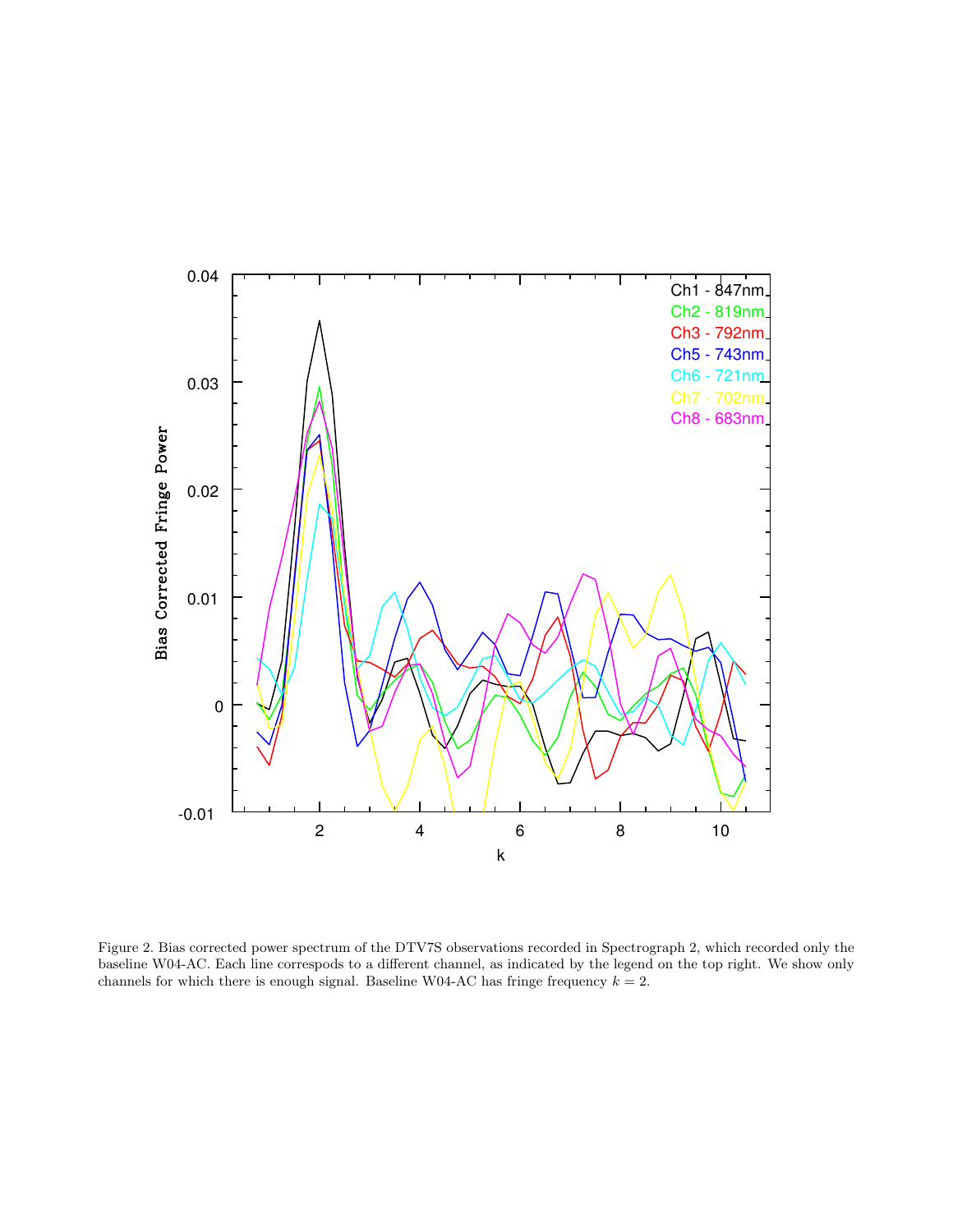

Figure 3. Same as Fig. 2 for Spectrograph 2. Baselines W04-E03, W04-AC and AC-E03 have fringe frequencies  $k = 1, 2$ and 3, respectively.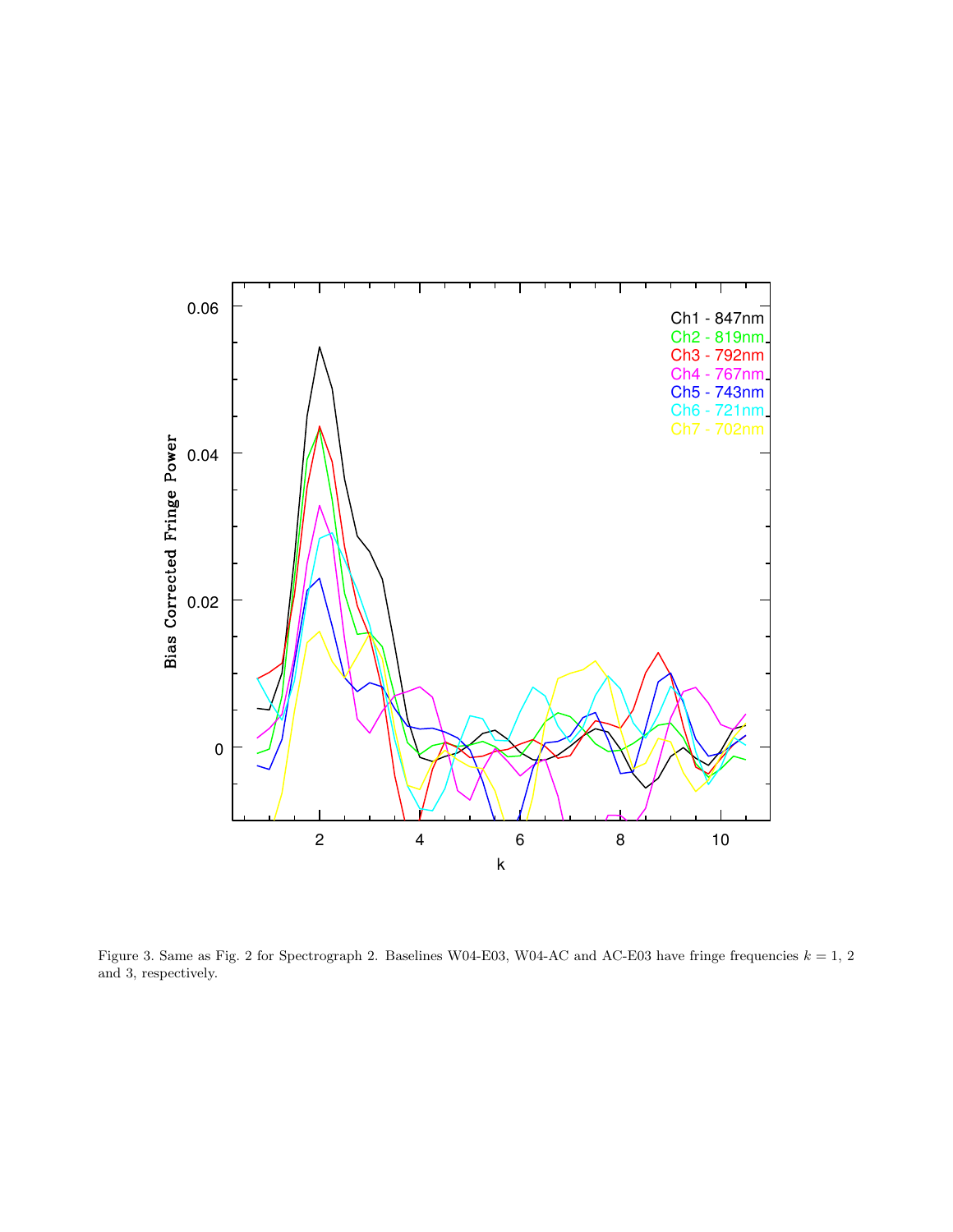using stations W04, AC, E03 and N03, but no fringes were detected on a baseline involving station N03. The maximum baseline lengths projected toward the target achievable with station W04, AC and E03 is 8.8 m for W04-AC, 9.8 m for AC-E03 and 18.6 m for W04-E03. The observations were done using the NPOI classic beam combiner,<sup>2</sup> which simultaneously records 16 spectral channels in the wavelength range 550-850 nm, in two different spectrographs. The configuration of stations and delay lines selected for these observations allowed us to record the baselines W04-AC alone in spectrograph 2, while spectrograph 1 recorded all the baselines. In order to be able to detect and separate the interference fringes from the different baselines, triangle wave modulations are imposed on the different delay lines. Our choice of modulation amplitudes resulted in fringe frequencies  $k = 1, 2$  and 3 fringes per modulation period for the baselines W04-E03, W04-AC and AC-E03, respectively.

## 3. RESULTS

The NPOI observations of DTV7S allowed us to determine the magnitude and colors of this satellite during glint. Comparing the spectrum of the satellite to that of the G9 giant star  $\zeta$  Hyadrae ( $V = 3.1$  mag,  $I = 1.9$  mag), we calculated that DTV7S had  $I = 2.6$  mag and  $V = 4.5$  mag during the period when fringes were detected. An important conclusion drawn from these numbers is the fact that this satellite is significantly redder than the Sun, the source of light it reflects. We found that DTV7S has  $V - I = 1.9$  mag, while the Sun has  $V - I = 0.75$  mag. This result is consistent with other observations of geostationary satellites.<sup>3,7,8</sup>

Single baseline fringes of DTV7S were obtained on the night of 2015-03-05, at UT=6:20, with baseline W04-AC. On the night of 2015-03-06, at UT=6:23, we were able to detect fringes with baseline W04-AC for approximately 4 s, over a period of 27 s, while baseline AC-E3 was detected for smaller periods. Due to the poor weather conditions and less than optimal tip-tilt correction, the fringe detection was intermittent. The observations were further complicated by the fact that they were done during the last days of the glinting season, which means that the glints were shorter in duration and less extreme in brightness than they would have been at the peak of the season.

In Figs. 2 and 3 we present the bias subtracted power spectra of DTV7S in different spectral channels. In Fig. 2, which corresponds to the spectrograph that recorded only the fringe W04-AC, we detect a strong signal at a fringe frequency  $k = 2$ , which is the expected fringe frequency for the baseline W04-AC. In Fig. 3 we detect a strong signal at  $k = 2$  and a weaker one at  $k = 3$ , corresponding to baselines W04-AC and AC-E03. The fringe signal from W04-AC can be detected all the way to channel 8 (Fig. 2). In the case of the baseline AC-E03, the fringe signal can be detected up to channel 3. Considering the lengths of these baselines and the wavelength at which the visibilities approach zero, we can estimate that the size of the glinting region is ∼0.02 arcsec, which corresponds to a glinting region of ∼4 m at the distance of the satellite.

Even though the two shortest baselines were tracking fringes, we do not detect any significant signal at fringe frequency  $k = 1$ , which corresponds to the baseline W04-E03. Under normal conditions we should have been able to detect fringes on the longest baseline by bootstrapping from the shorter baselines. In this case we were not able to do this due to the bad atmospheric conditions, the short amount of time during which we detected fringes, and the size of the target.

## ACKNOWLEDGMENTS

Basic research at the NRL is supported by 6.2 base funding from the Office of Naval Research.

#### REFERENCES

- 1. Armstrong, J. T., Mozurkewich, D., Rickard, L. J, Hutter, D. J., Benson, J. A., Bowers, P. F., Elias II, N. M., Hummel, C. A., Johnston, K. J., Buscher, D. F., Clark III, J. H., Ha, L., Ling, L.-C., White, N. M., Simon, R. S. 1998, ApJ, 496, 550
- 2. Armstrong, J. T., Hutter, D. J., Baines, E. K., Benson, J. A., Bevilacqua, R. M., Buschmann, T., Clark III, J. H., Ghasempour, A., Hall, J. C., Hindsley, R. B., Johnston, K. J., Jorgensen, A. M., Mozurkewich, D., Muterspaugh, M. W., Restaino, S. R., Shankland, P. D., Schmitt, H. R., Tycner, C., van Belle, G. T., Zavala, R. T. 2013, Journal of Astronomical Instrumentation, Vol. 2, Issue 2, id. 1340002